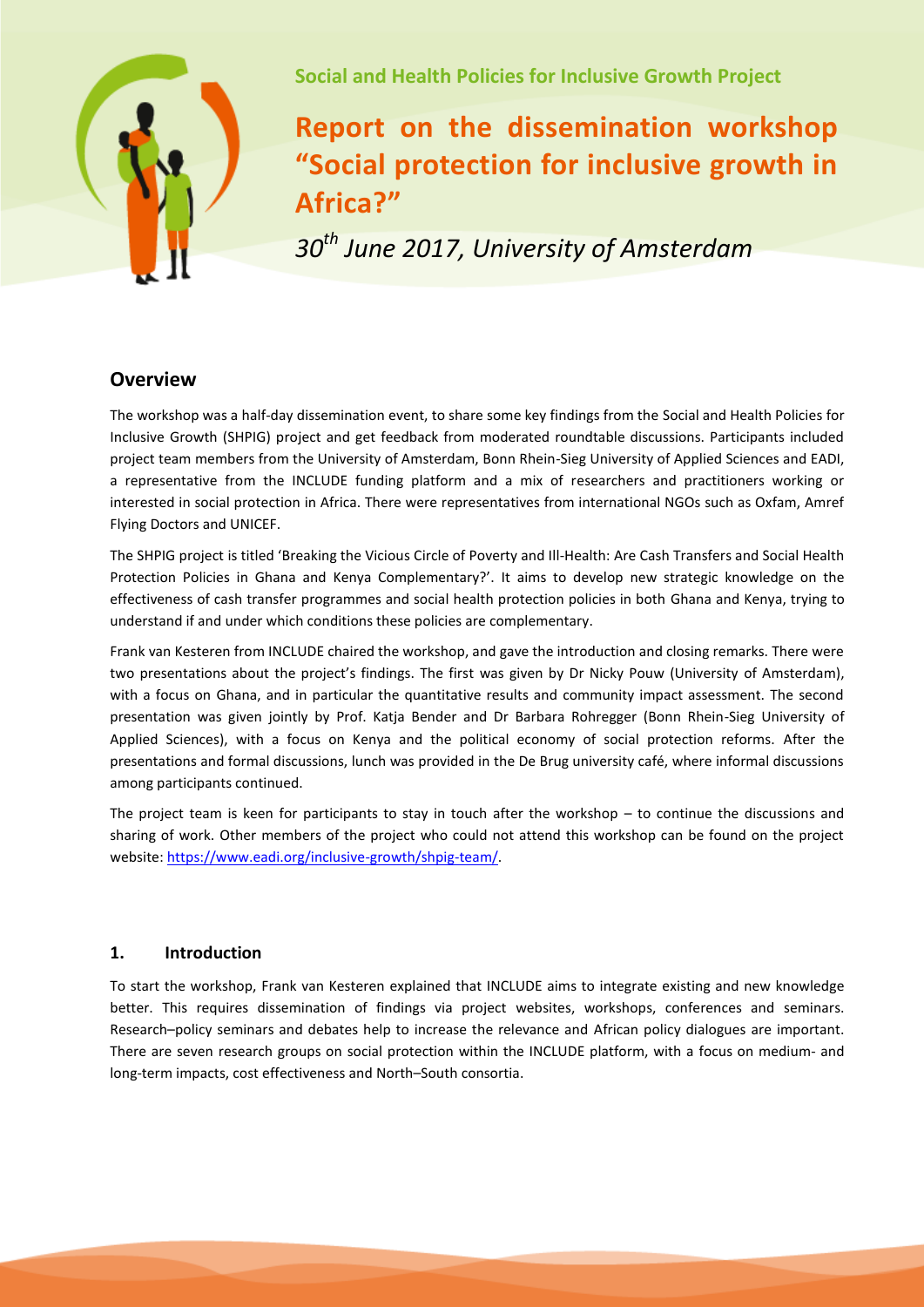#### **2. Discussion on 'Interaction between two Social Protection Policies in Ghana'**

Dr Nicky Pouw gave her presentation on the quantitative analysis of the interaction effects between the cash transfer under LEAP and the NHIS programme in Ghana. The results show that only few interaction effects can indeed be established in the medium term, namely on child anthropometrics. Significant improvements in food consumption, access to health and productive investments in land are also observed. However, these culminate from either the cash transfer or health insurance separately or from the two combined, but without a multiplier effect. Thus, there seems to be a dominant substitution effect going in the combination of the two programmes.

The team explained in more detail that the quantitative analysis was done using existing survey data and therefore they were bound by the constraints of that data. For instance, financial diaries were not available and there was not enough data to do separate regional analyses (although regional differences were controlled for in the model). There were many issues with the data and even some differences in the survey modules between the two waves (2010 and 2012) affecting data quality. We have to be cautious with the results. Cash transfers were taken to hold at household level (since they would be shared out) and health insurance at individual level.



Photo credit: Susanne von Itter

Food diversity – This wasn't specifically addressed in the qualitative research. Food quantity is an issue for all but quality of food only for some. Urban/rural differences are relevant because in urban areas people have to buy rather than grow food, which makes it more expensive.

Weak institutions – Specifically related to these results, it is important to note that the National Health Insurance (NHIS) only covers a minority of people in Ghana. Stability and regularity of LEAP cash transfer payments were a big issue in the early years. Also, reimbursement rates for NHIS were very low. Hence people were still forced to buy medicines.

Age factors – When targeting the intergenerational cycle of poverty, effects for different ages are important. For instance, looking at youths falling into a gap (between children and adults). The analysis does not specifically look at youth. However, due to NHIS contributions (it is not free), relatively younger people often decide not to re-register because they feel healthy enough.

Delivery of LEAP cash transfers – Transfer amounts differ per household size. They are bi-monthly payments (the per month amount ranges from 54 Gsh for a 1-person household up to 106 Gsh for larger households). These are tiny amounts aimed at the extreme poor, which should be approximately 20–30% of household income. Amounts did become larger later on. The amount was costed by calculating a food basket, but there are also political aspects. Some countries have index-adjusted cash transfer amounts. This government assistance programme is quite different to NGO programmes such as 100 Weeks, which provides mobile money cash transfers to double income for almost two years. In that case, the selection process is very important and the aim is serious long-term impact. Social impacts within the community must also be considered, such as envy and gender balance.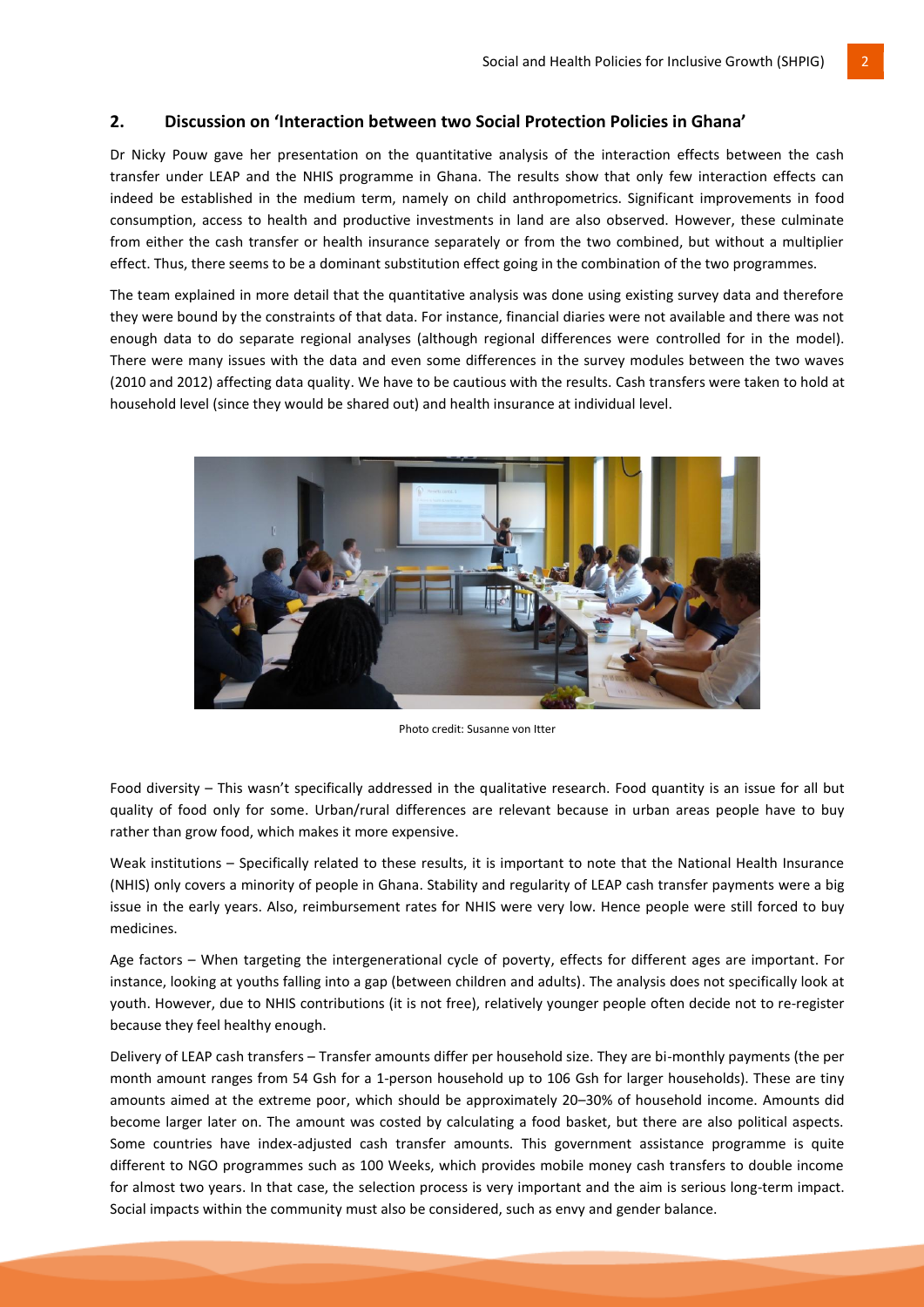Other programmes – In the analysis, community and school feeding programmes were controlled for but there was not information on other large-scale programmes.

Complementarities – A lack of complementarity means no multiplier effect, no reinforcement between cash transfers and health insurance. A complementarity effect is when more is saved on health expenditures combined with cash transfer money coming in. We would like to see this happening. Policymakers want to find out how to make this happen. When Kenya introduced an insurance fee waiver for maternity, the results showed substitution effects between national and community programmes. In Ethiopia the most marginalized groups remain excluded. The design of programmes is most important.

Future research – This depends on funding. There is another wave of panel survey data coming (i.e. talking to the same people). For longer-term dynamics and to see institutional improvements over time, you need more waves of data and which cover a longer time horizon. There is a theory of change for future impacts. Time is a general issue in social protection studies looking at protective vs productive impacts. Indirect effects take longer to be seen. For example, the seminal Latin American studies mainly look at children (because they have faster impacts we can see).

Health NGOs – Amref isn't directly looking into social protection. But it is looking at how to incorporate insurance schemes and resilience for the future. Amref works in Kenya. The health insurance scheme is not so far along in its implementation in Kenya compared to Ghana. Amref doesn't have the data but this would be interesting to look at.



Photo credit: Susanne von Itter

#### **3. Discussion on 'Political Economy Analysis of Social Protection in Kenya'**

To introduce their presentation), Prof. Katja Bender and Dr Barbara Rohregger explained that the time horizon is also important for politics: extending social protection is a long-term reform process. For example, it took many years for universal health insurance coverage to be provided even in (nowadays) rich countries (for example, more than 130 years in Germany).

The presentation on the Political Economy Analysis of Social Protection Reforms in Kenya was comprised of three interrelated key areas: (1) characterizing social protection reform dynamics of policy formulation and policy adoption at national level; (2) understanding variations in reform dynamics of pro-poor social protection policies within and across countries (national level); and (3) understanding regional variations in the implementation of propoor social protection policies, in particular by focusing on the role(s) of traditional authorities. The postpresentation discussion started with a question on what the research implies for Dutch development policymakers, given that their aim is to reach the poorest of the poor in poor countries.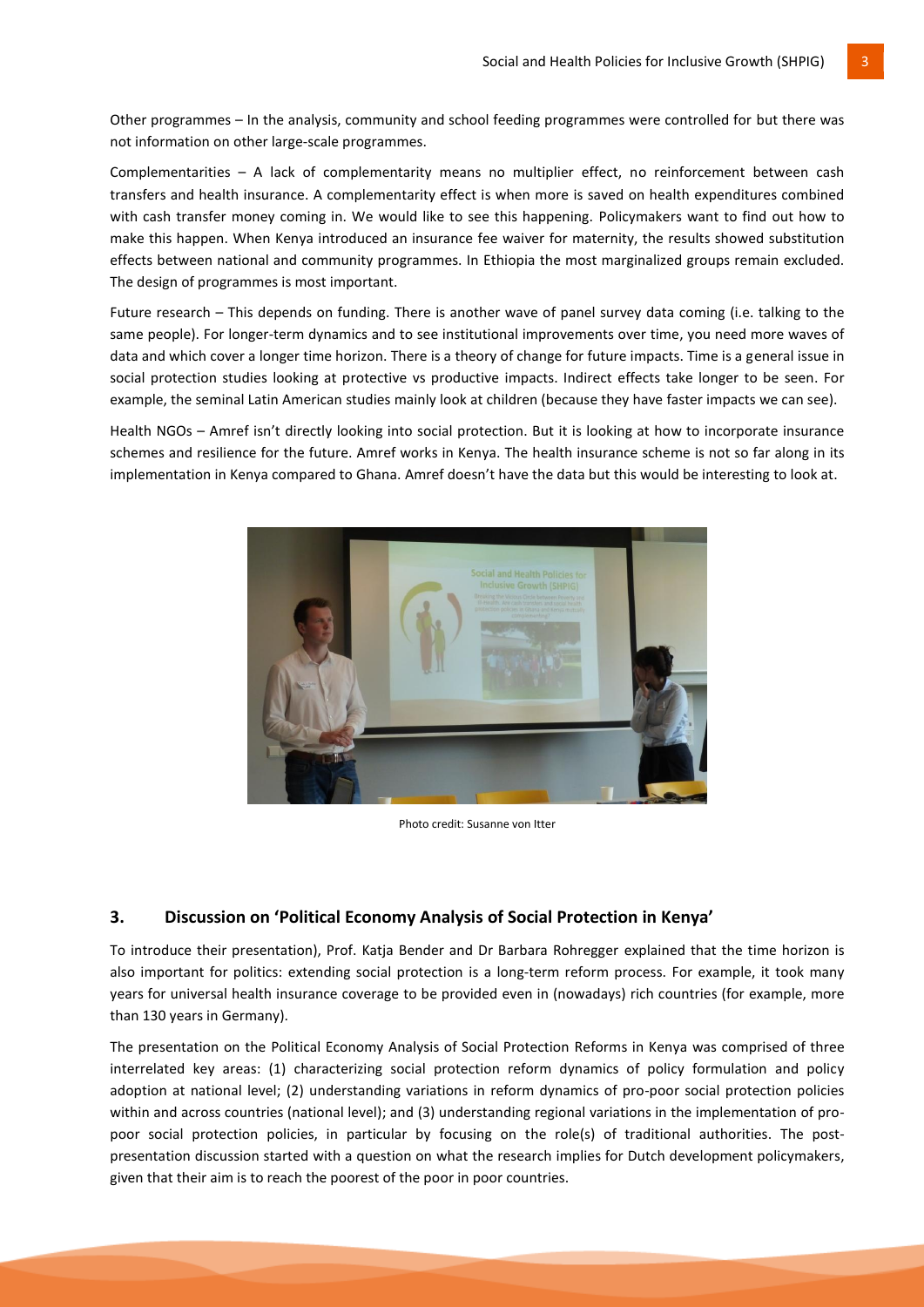Role of churches – Religious groups were not interviewed for the research. However, they are used in the cash transfer targeting process. Churches can take up a lot of children.

Private partners – Have there been any initiatives to privatize social health insurance in Kenya? The situation has changed over time. At first, the role of private providers was not made clear. During the third (wider discussion) phase of changes, policymakers wanted to review different options, including private providers. There was no consensus but they are moving towards contracting with both public and private providers. Private insurers are an important part of healthcare.

Empowerment – Does social protection strengthen the existing social order or does it empower people? Are social protection schemes perceived as part of the social contract (political support then being required in return) or do they provide independent citizenship? Both effects are seen, neither in isolation. Cash transfers changed the perceptions of some of the extreme poor towards the state. Initially they thought it was a joke, but over time gained a re-appreciation of the state. They were citizens and acknowledged by the state, their self-esteem improved. Whether that then leads to feelings of gratitude or being critical of state depends on what happens politically. It isn't social protection creating the effect itself.

Individual identity – The revolutionary part of the cash transfer scheme is individual-level targeting rather than (historical) community-level targeting. It's the first time the state recognizes individual people. This changes their social identity, as it is less based on kinship, and the state is perceived to move closer to them. For Europeans, this is hard to understand as we have individual-based societies. There are changes in people's perceptions of citizenship and the state. It is a learning process for people first understanding then demanding their "rights" in the longer term. People are also afraid of getting dependent on the money, though. They don't know if the state is reliable.

Donor interests – The composition and preferences of the donor community have changed over time. For example, the World Bank is one of biggest donors and it has gone from being skeptical of social health insurance to now focusing on this. There are also divergent interests.



Photo credit: Susanne von Itter

Representation – Recipients of cash transfers are mainly poor, marginalized communities. They do not have representatives, just the official stakeholders, looking out for their interests. NGOs were not much involved. Health insurance fee waivers were introduced differently. After a change in government there was a sudden announcement and even the health ministry didn't know in advance. The topic of social protection is more visible and interest in Kenya has grown over time. Now more NGOs are working there. Many NGOs in Kenya are co-opted into the system. The NGO people interviewed for the research had often previously worked in ministries. Although this could also be due to the interview selection process.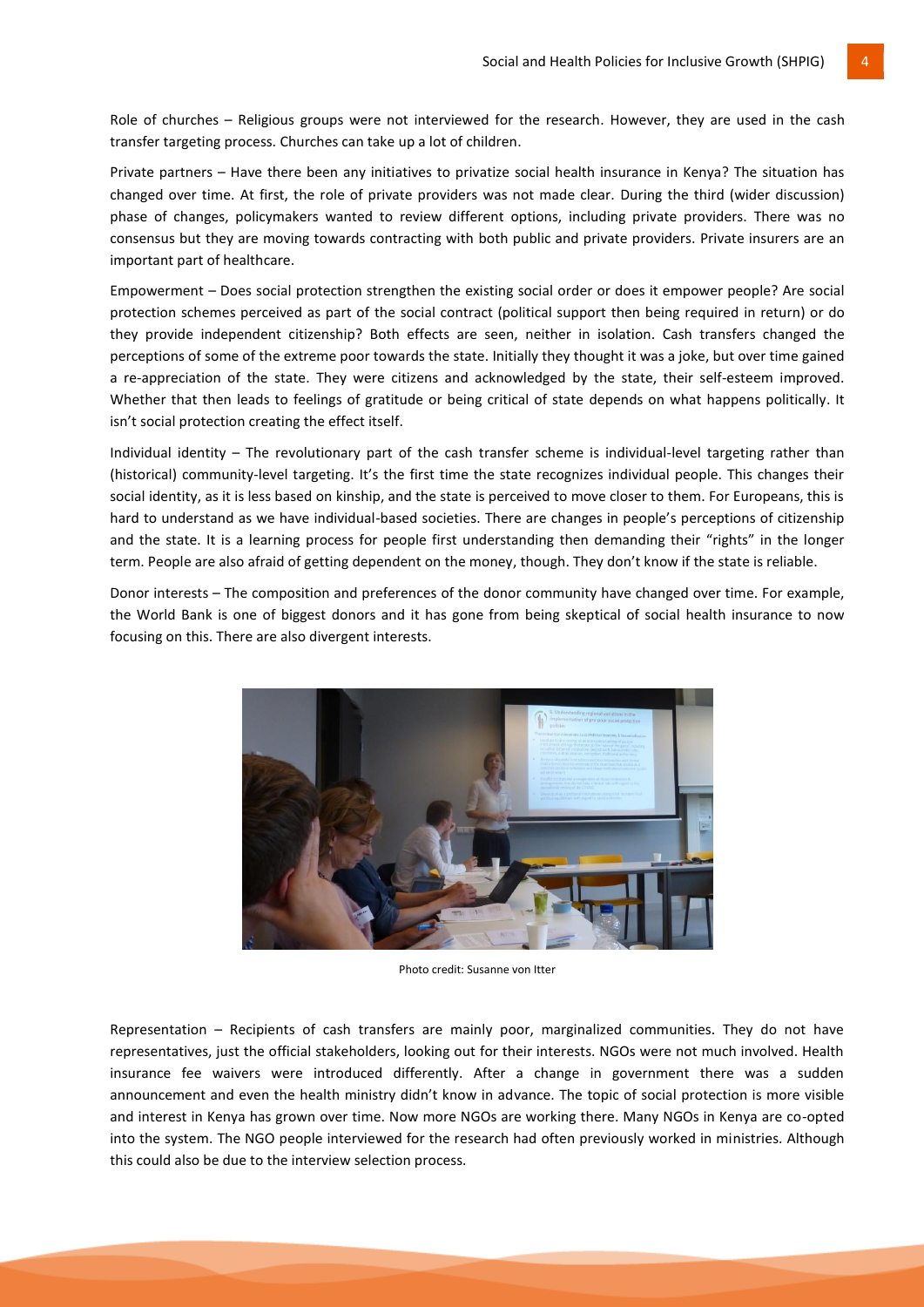Informal institutions – Lack of awareness and lack of information are the biggest issues. This is where NGOs could improve things: inform people about the cash transfer process, who gets it, why and the amounts due. The NGO role on the ground is important. They can help people know their rights. This could replace or bypass existing informal institutions. If people are better informed then they are empowered to formalize. NGOs can also help reduce transaction costs of e.g. transportation, time waiting for payment, registration difficulties, access to systems.

Power of traditional systems – In Botswana, for instance, identification is very strong in the traditional systems and if those don't work well then nothing else does. For social protection, traditional systems misuse targeting (bad effect) but also play a positive role (good effect). Traditional systems are not as strong in urban areas so formal institutions have a better grip on the administration of cash transfers there. Implementation issues are mainly discussed in terms of technical issues, like targeting, distribution, enrolment systems, but actually we need to consider the political equilibrium. Integrate into existing power system to make the programme more pro-poor. Think in different terms, for example taking traditional leaders to workshops.

Stakeholders – The categories of stakeholder relationship analysis are preferences, beliefs, etc. Power is not directly included, but is split among other categories according to different forms of power. This helps to identify indirect as well as direct power.

#### **4. Closing remarks**

Despite the ambitious aims of the research project and challenges faced during the implementation of the research (for example data availability and data quality), there are interesting results and implications. Social protection policies are effective for poverty alleviation, with impacts on the poor and extreme poor. Institutions are strengthening and integrating. In Kenya, reforms on introducing and extending cash transfers are more dynamic (and until now more successful) than reforms aiming at extending social health insurance. This is among others due to conflicting interests being less prevalent, historical legacies impeding reforms being almost non-existent and information structures within the area of cash transfers having been more inducive. Also, policymakers must not forget about informal institutions, such as alternative grievance mechanisms. Reducing transaction costs is crucially important to include the poor and extreme poor.

To measure effects the availability and quality of data matters. Also the time-frames of projects matter. Some results here are still to come. One dissemination workshop has already taken place in Kenya and another will happen soon in Ghana. Also, the project is presenting at the EADI conference in Bergen in late August. Research findings should be used to convince policymakers and improve systems.



SHPIG project team members at the Amsterdam workshop